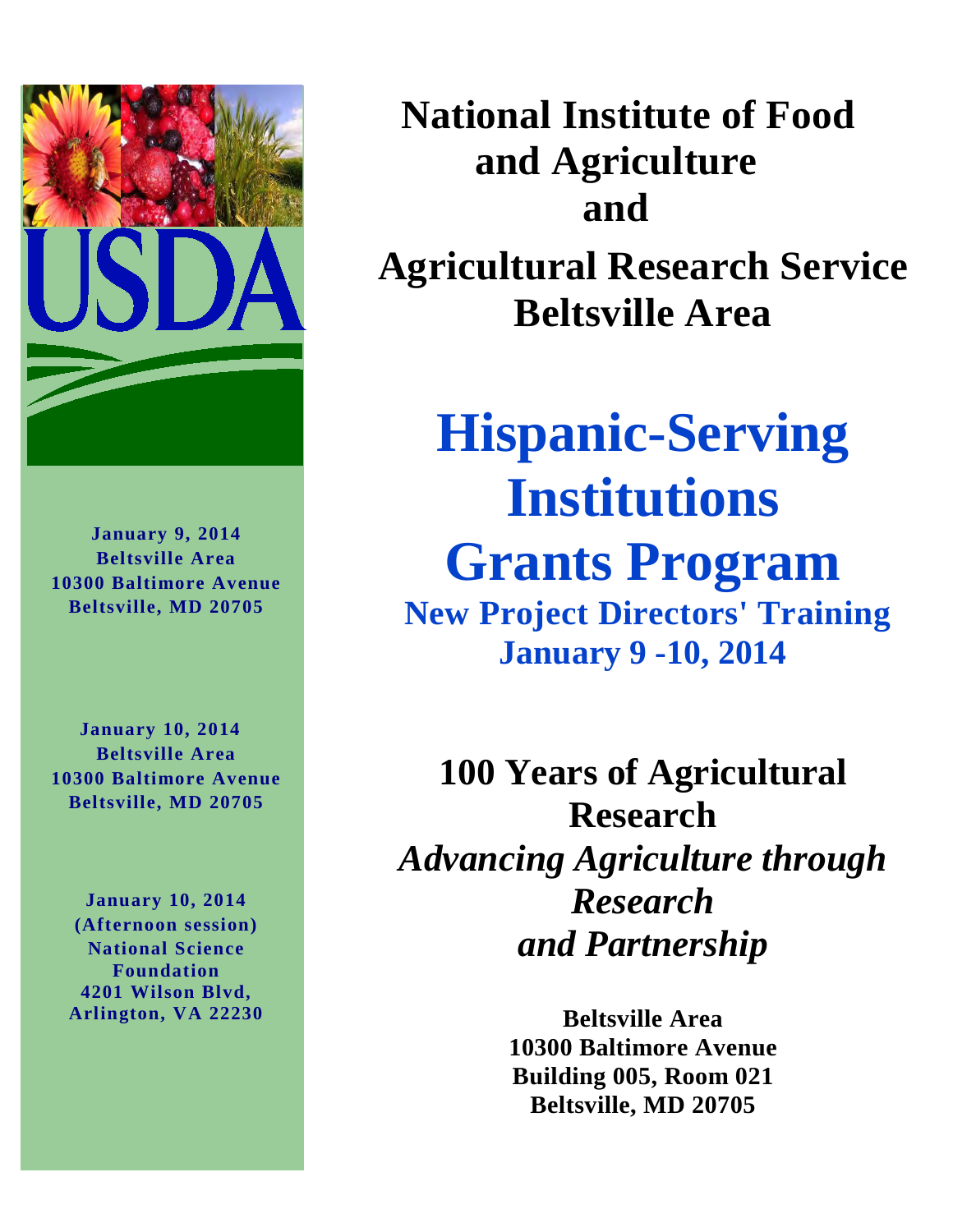### **New HSI Project Directors' Training**

| Day 1              | Thursday, January 9, 2014<br>Beltsville Area, Building 005, Rm 021                                                                                                                  |
|--------------------|-------------------------------------------------------------------------------------------------------------------------------------------------------------------------------------|
| $8:00 - 8:30$ am   | Registration (Collect individual lunch orders and payment)                                                                                                                          |
| $8:30 - 8:45$ am   | Welcome and Introduction of Committee - Dr. Irma Lawrence, National<br>Program Leader Hispanic-Serving Institutions Education Grants Program                                        |
| $8:45 - 9:15$ am   | Overview of ARS and Beltsville Area Research, Dr. Steven Shafer,<br>Director, Beltsville Agricultural Research Center                                                               |
| $9:15 - 9:30$ am   | <b>NIFA</b><br>Dr. Muquarrab A. Qureshi, Assistant Director, Institute of Youth, Family,<br>and Community<br>Dr. Suresh Sivapathasun, Director, Division of Community and Education |
| $9:30 - 10:10$ am  | Dr. Robert Griesbach, Deputy Assistant Administrator, Office of<br>Technology Transfer, Agricultural Research Service                                                               |
| 10:10 - 10:30 am   | <b>Morning Break/Networking</b>                                                                                                                                                     |
| $10:30 - 10:50$ am | Dr. Julie Long, Research Physiologist at ABBL, Beltsville Agricultural<br><b>Research Center</b>                                                                                    |
| 10:50 - 11:10 am   | Dr. Margaret Pooler, Research Leader at Floral and Nursery Plants<br>Research Unit, U.S. National Arboretum                                                                         |
| 11:10 - 11:30 am   | Dr. Dan Shelton, Research Leader at EMFSL, Beltsville Agricultural<br><b>Research Center</b>                                                                                        |
| 11:30 - 12 noon    | Beltsville Human Nutrition Research Center, Representative                                                                                                                          |
| 12:00 - 1:00 pm    | Lunch                                                                                                                                                                               |
| $1:00 - 2:00$ pm   | Poster Session (25 posters), Building 003, Rm 020                                                                                                                                   |
|                    | <b>Building 003, Auditorium</b>                                                                                                                                                     |
| $2:00 - 2:30$ pm   | Mr. Pedro Nieto - Human Resources Specialist, USDA - Forest Service                                                                                                                 |
| $2:30 - 2:45$ pm   | Closing Remarks- Dr. Allison Yates, BA Associate Director                                                                                                                           |
| $2:45$ pm          | Meet the ARS Researchers / Lab Site Visits $(7 - 10$ per Tour)                                                                                                                      |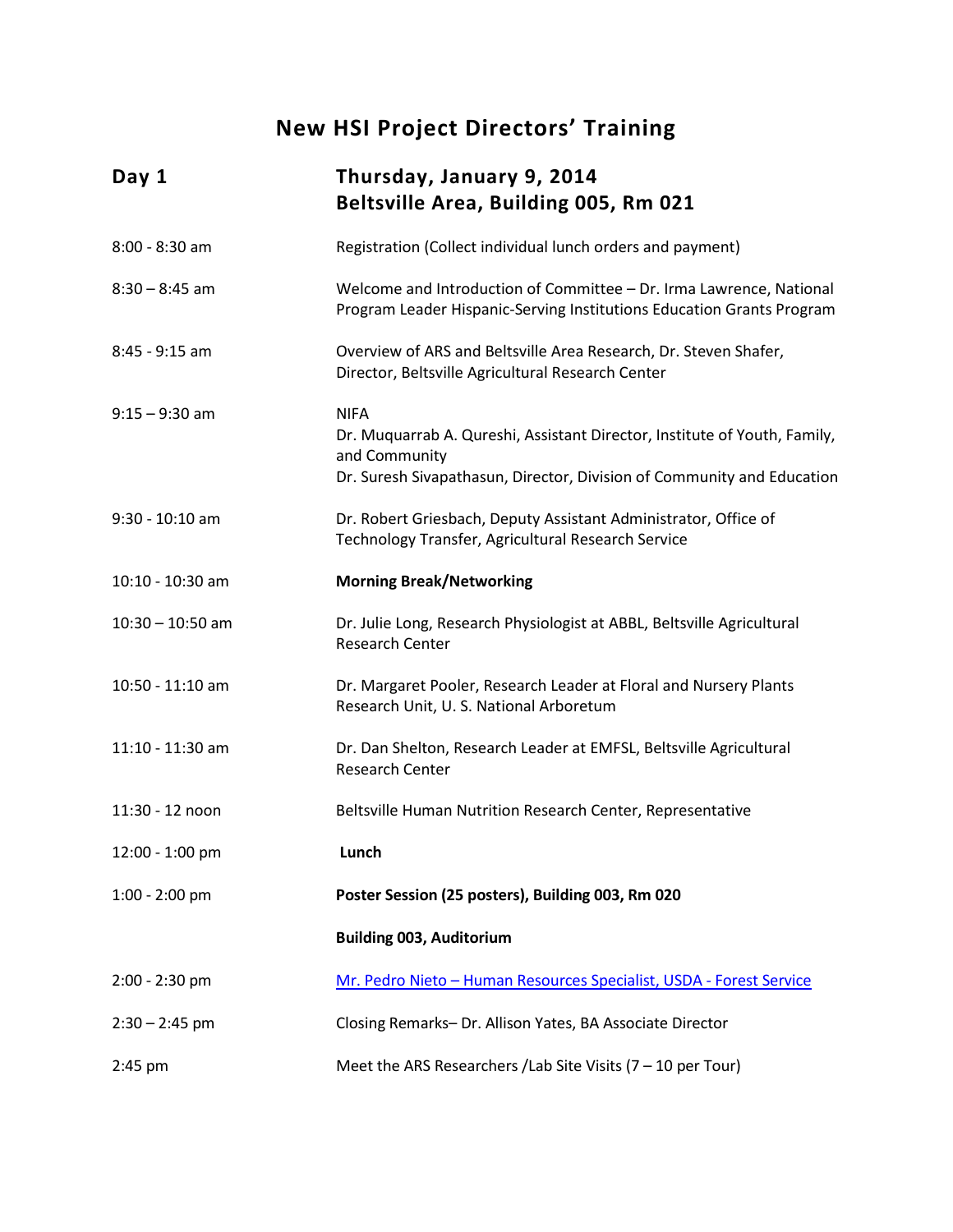| Day 2                 | Friday, January 10, 2014<br>Beltsville Area, Building 005, Rm 021                                                |  |
|-----------------------|------------------------------------------------------------------------------------------------------------------|--|
| $8:00 - 8:30$ am      | Coffee and Refreshments                                                                                          |  |
| $8:30 - 9:00$ am      | Dr. Irma Lawrence, Ed. D, HSI National Program Leader, DOCE-NIFA<br>Remarks                                      |  |
| $9:00 - 9:15$ am      | Ms. Jacqueline Padron, Diversity and Inclusion Program Manager, USDA                                             |  |
| $9:15 - 9:30$ am      | Ms. Wenndy Carrasco, Departmental Student Employment Program<br>Manager, USDA                                    |  |
| $10:00 - 10:15$ am    | Ms. Katelyn Sellers, Planning, Accountability & Reporting, NIFA                                                  |  |
| $10:15 - 10:30$ am    | Dr. Henry Doan, Planning, Accountability & Reporting, NIFA                                                       |  |
| $10:30 - 11:00$ am    | Ms. Adriene Woodin, Office of Grants and Financial Management, NIFA                                              |  |
| $11:00 - 11:15$ am    | Dr. Carlos Blanco, Biotechnology Regulatory Services, Animal Plant<br><b>Health and Inspection Service, USDA</b> |  |
| $11:15 - 11:25$ am    | Mr. Oscar Gonzales, Deputy Assistant Secretary for Administration,<br><b>USDA</b>                                |  |
| $11:25 - 11:35$ am    | Mr. Elvis Cordova, Chief of Staff, Marketing and Regulatory Programs,<br><b>USDA</b>                             |  |
| $11:35 - 11:45$ am    | Dr. Irma Lawrence<br>Instructions for the National Science Foundation Visit                                      |  |
| $11:45 - 12:45$ pm    | Project Directors transport to National Science Foundation<br>Headquarters - Lunch on Your Own                   |  |
| <b>Students' Tour</b> |                                                                                                                  |  |

Students – Transport to DC for Lunch and Tour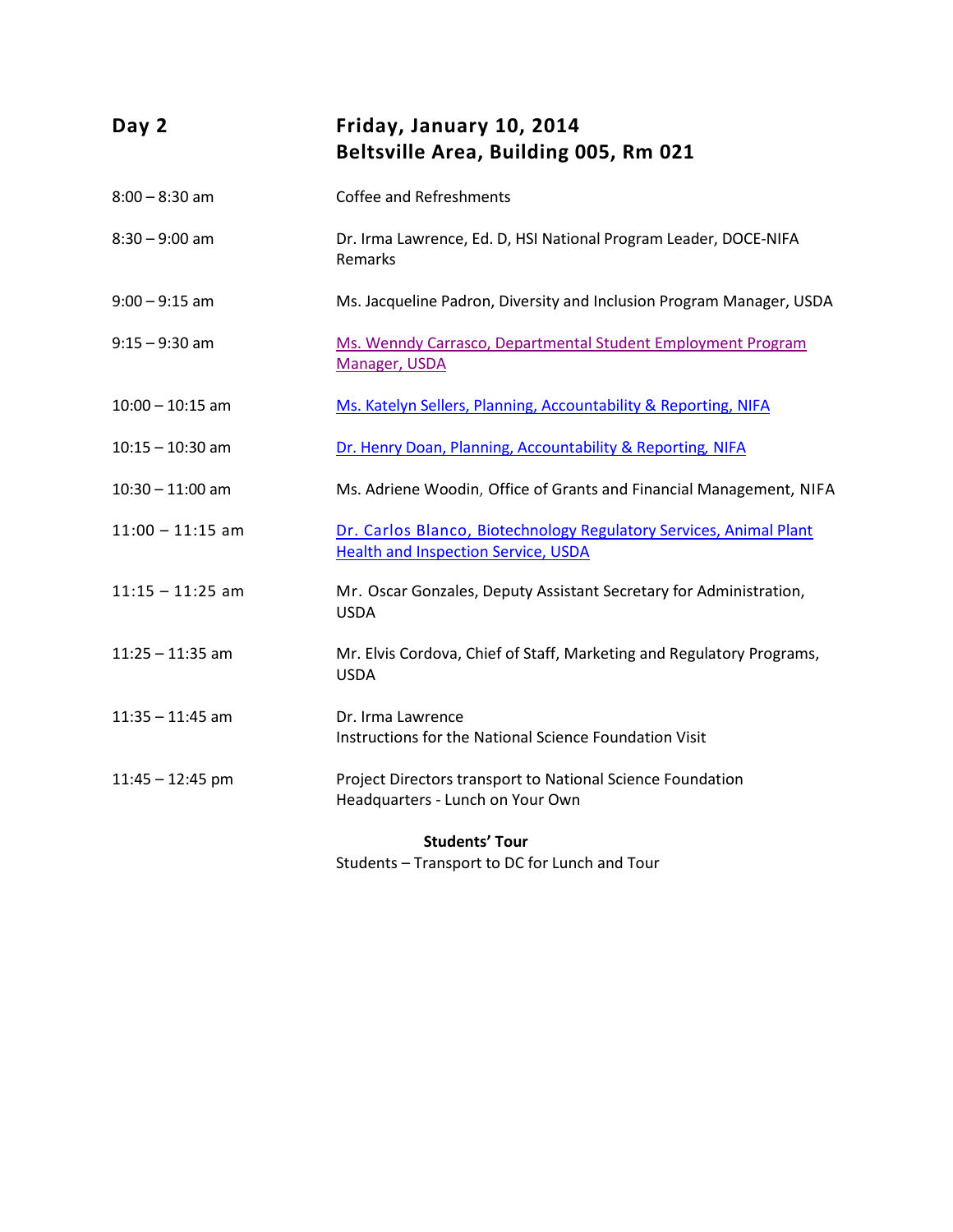### **Afternoon at National Science Foundation Headquarters**

 *Stafford Place 2, OISE Room 1155.01* 

12:55 Arrive at NSF and Go Through Security

(We will begin at 1:00 p.m. promptly at NSF, please be on time)

| $1:00 - 1:05$ pm | Victor Santiago, Division of Human Resource Development<br>Introductions                                                                                                |
|------------------|-------------------------------------------------------------------------------------------------------------------------------------------------------------------------|
| $1:05 - 1:10$ pm | Sylvia James, Director, Division of Human Resource Development<br><b>Welcome and Remarks</b>                                                                            |
| $1:10 - 1:35$ pm | Beth Mitchneck, Division of Human Resource Development<br>ADVANCE: Increasing the Participation and Advancement of Women<br>in Academic Science and Engineering Careers |
| $1:35 - 2:00$ pm | Dave Campbell, Division of Research on Learning<br>Innovative Technology Experiences for Students and Teachers (ITEST)                                                  |
| $2:00 - 2:25$ pm | Katherine Denniston, Division of Undergraduate Education<br>Undergraduate Education Innovation                                                                          |
| $2:25 - 2:50$ pm | John Krupczak, - Division of Undergraduate Education<br>Scholarships in Science, Technology, Engineering,<br>and Mathematics (S-STEM)                                   |
| $2:50 - 3:00$ pm | <b>BREAK</b>                                                                                                                                                            |
| $3:00 - 3:25$ pm | A. James Hicks - Division of Human Resource Development<br>Louis Stokes Alliances for Minority Participation (LSAMP)                                                    |
| $3:25 - 3:55$ pm | Michael Mishkind - Integrative Organismal Systems, BIO<br>Plant Genome Research Program                                                                                 |
| $3:55 - 4:00$ pm | Jermelina Tupas, Deputy Division Director<br>Division of Human Resource Development<br>Wrap-Up                                                                          |
| $4:30 - 5:00$ pm | Comments, Remarks and Adjourn - Dr. Irma Lawrence                                                                                                                       |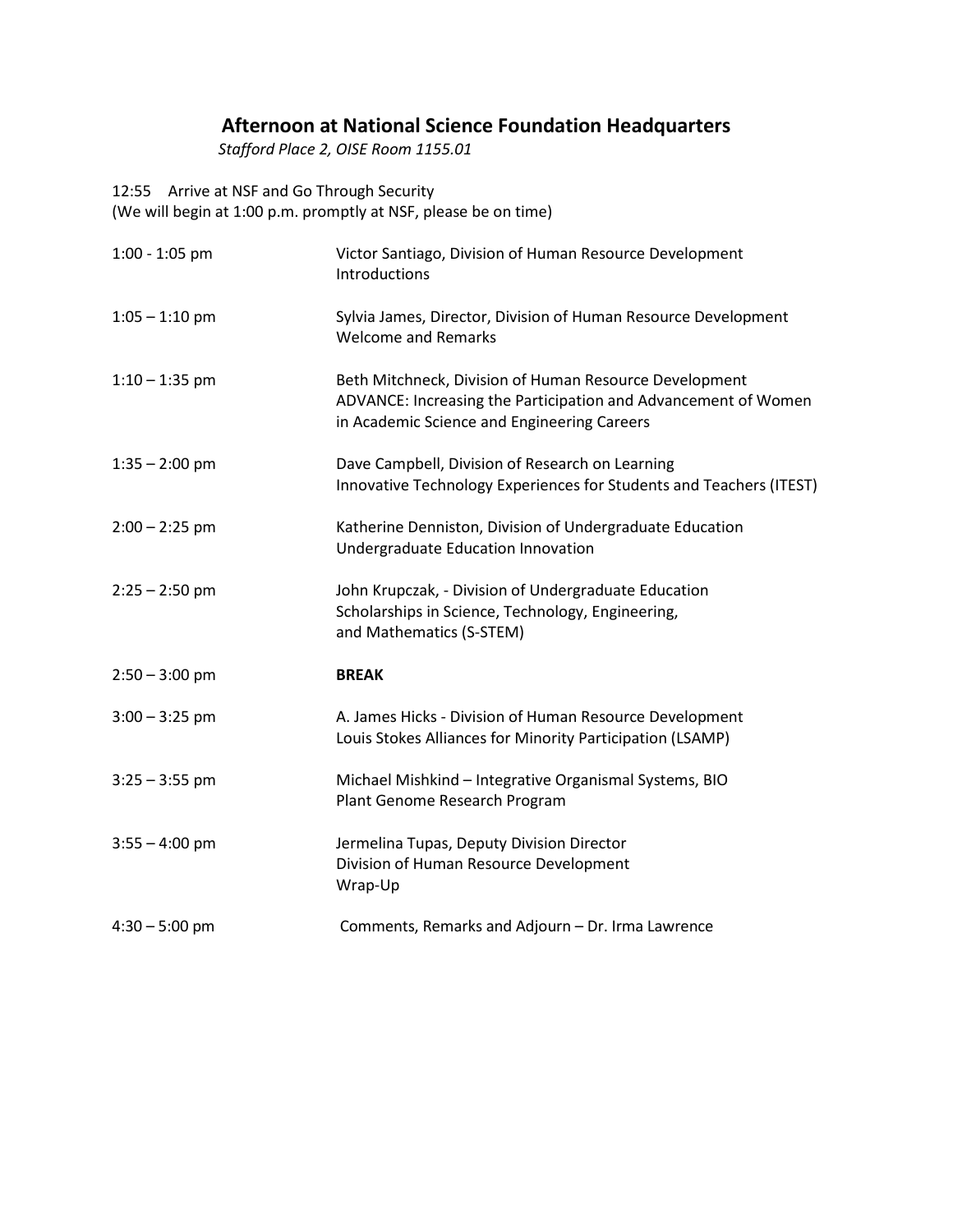

### **Beltsville Area Dr. Joseph Spence, Director**

### **Mission:**

The Beltsville Area consists of ARS programs at the Beltsville Agricultural Research Center and the Beltsville Human Nutrition Research Center in Beltsville, MD; the US National Arboretum in Washington D.C.; and worksites in Chatsworth, NJ; Presque Isle, ME; and McMinnville, TN. BARC is the largest and most diversified agricultural research complex in the world.

Beltsville's record of accomplishments and ongoing programs has made it a world leader in agriculture research. Its international reputation attracts thousands of visitors each year from the United States and abroad.

ARS conducts research to develop and transfer solutions to agricultural problems of high national priority and provide information access and dissemination in order to:

- Ensure high-quality safe food and other agricultural products
- Assess the nutritional needs of Americans
- Sustain a competitive agricultural economy
- Enhance the natural resource base and the environment
- Provide economic opportunities for rural citizens, communities, and society as a whole

Research in the Beltsville Area addresses all of these goals through programs in the Beltsville Agricultural Research Center, the Beltsville Human Nutrition Research Center, and the US National Arboretum.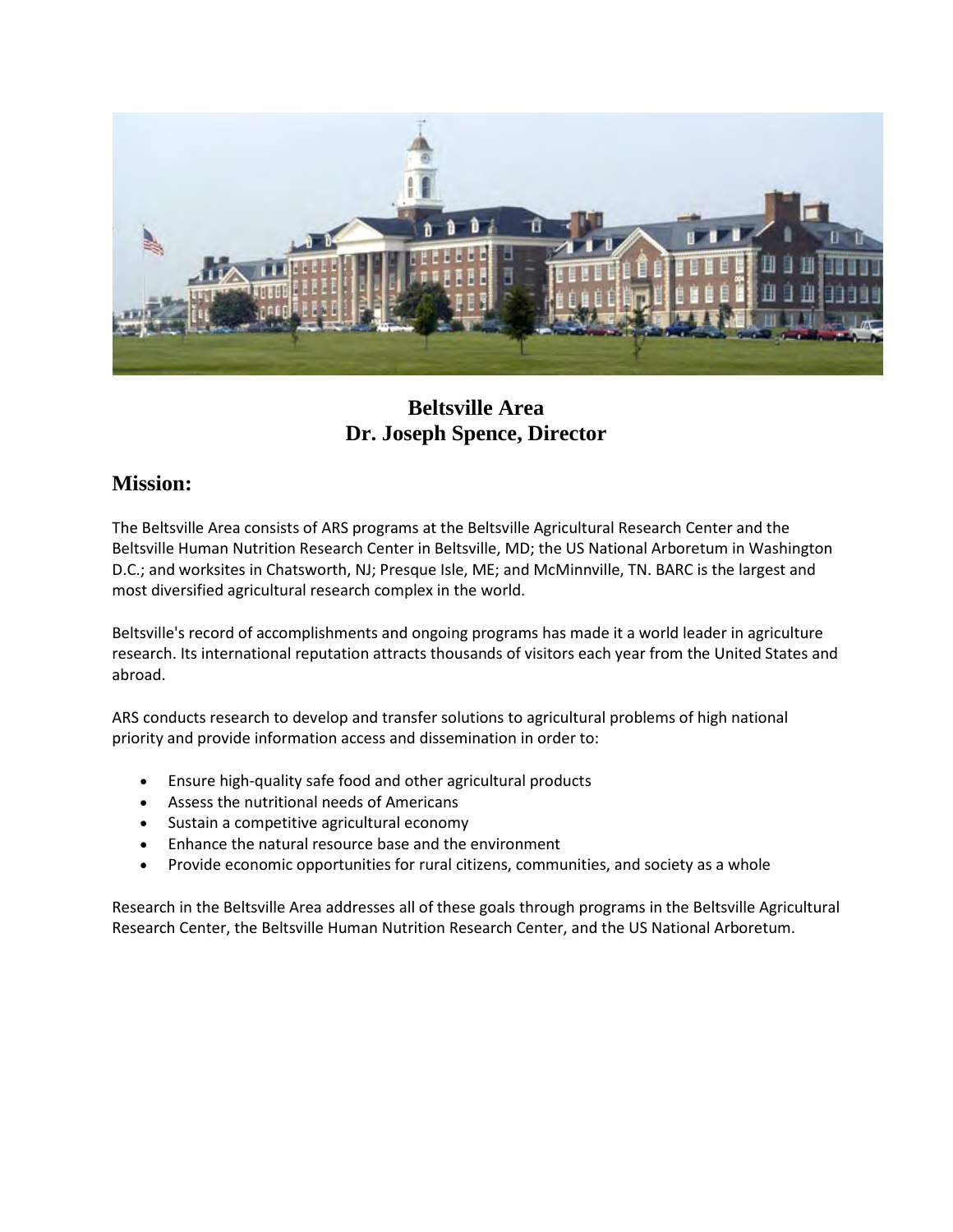### **HISTORY OF THE USDA-ARS HENRY A. WALLACE BELTSVILLE AGRICULTURAL RESEARCH CENTER**

For the past century, the historic research facility now known as the Henry A. Wallace Agricultural Research Center, at Beltsville, Maryland, has played an important role in advancing agricultural science and improving people's lives worldwide. During the civil war in 1862, Abraham Lincoln called for the establishment of a Department of Agriculture to improve agricultural production and to better the life of the farmer. Initial studies by the USDA focused on trialing crops for domestic production and to provide information to farmers for increasing productivity.

After the Civil War, thirty-five acres of land lying between  $12<sup>th</sup>$  and  $14<sup>th</sup>$  streets and Constitution and Independence Avenues on the National Mall in the District of Columbia was assigned to the Department. At the south end of this land, the Agricultural building was constructed in 1869. A large conservatory for maintaining tropical economic plants was erected next to the building in 1871. Because of an increased need for land to perform plant research, military land in Arlington, Virginia was assigned to the Department in 1902. This facility was known as Arlington Farm Experiment Station.

In 1884, USDA leased land on Benning Road in Washington to build the Veterinary Experimental Station. Expanding programs created a need for a larger and more complex facility. In 1897, the station moved to leased land in Bethseda, MD. The increasing need for an expanded facility, coupled with the high cost of leasing, resulted in Congress authorized USDA to purchase land for a permanent Station. In 1910, the USDA purchased land at the Walnut Grange plantation in Beltsville, Maryland. Dairy and animal husbandry research were relocated to this site, marking the beginning of BARC. Three years later, the Dairy Barn became the first building to be constructed in BARC and is the site of the first research activity. For the next 20 years, the USDA continued to gradually acquire surrounding land, constructing permanent buildings and small animal and poultry houses.

Prior to 1935, most research programs at the USDA were extension oriented. One of the results of the 1935 Bankhead-Jones Congressional Act was to provide approximately \$10 million toward "research into the laws and principles underlying basic problems of Agriculture in its broadest aspects" (Ling, 1935). Based upon this funding, Secretary of Agriculture Henry A. Wallace moved research projects from experiment stations in surrounding areas to Beltsville, effectively creating the National Agricultural Research Center. The National Agricultural Research Center is now known as the Henry A. Wallace Beltsville Agricultural Research Center (BARC).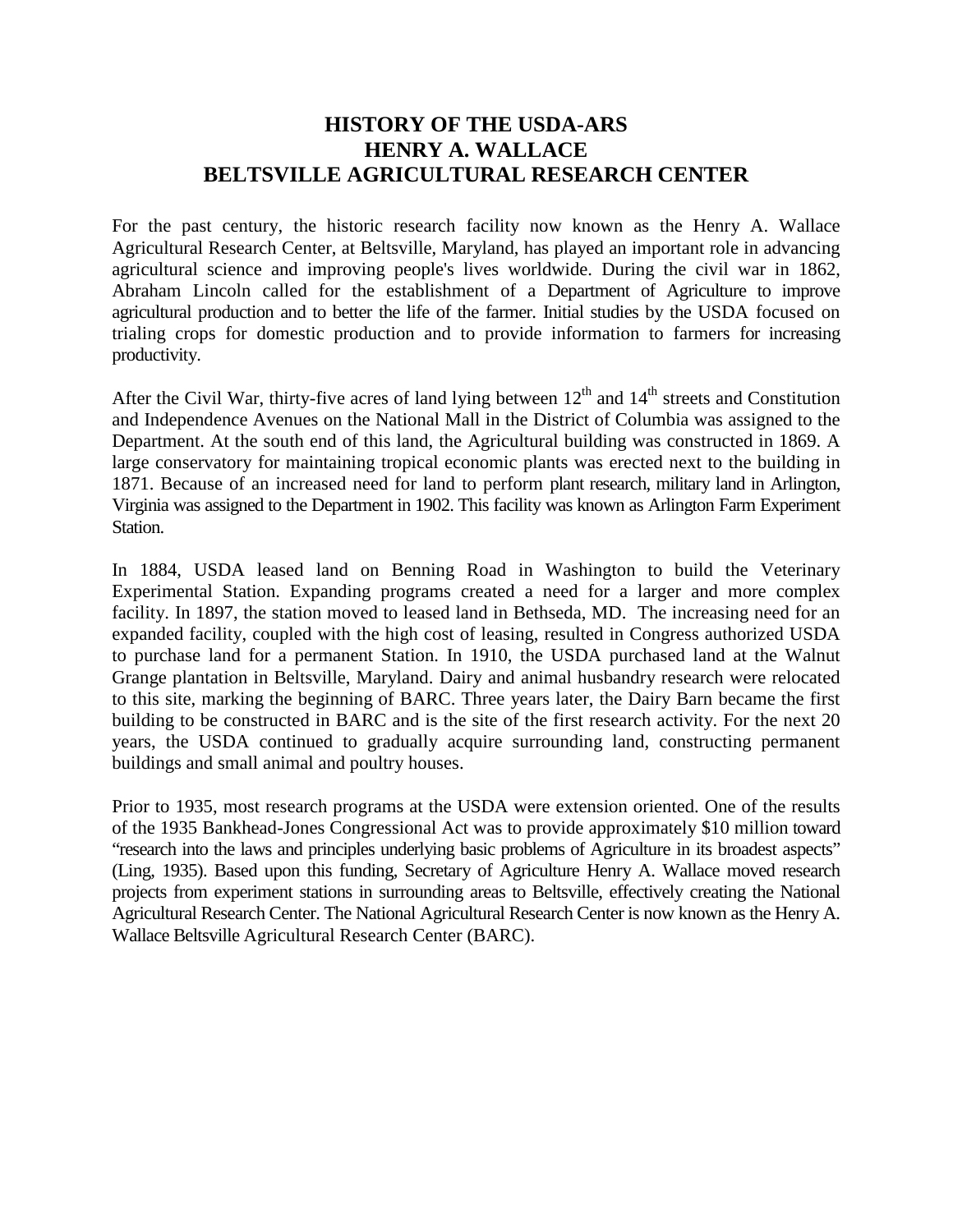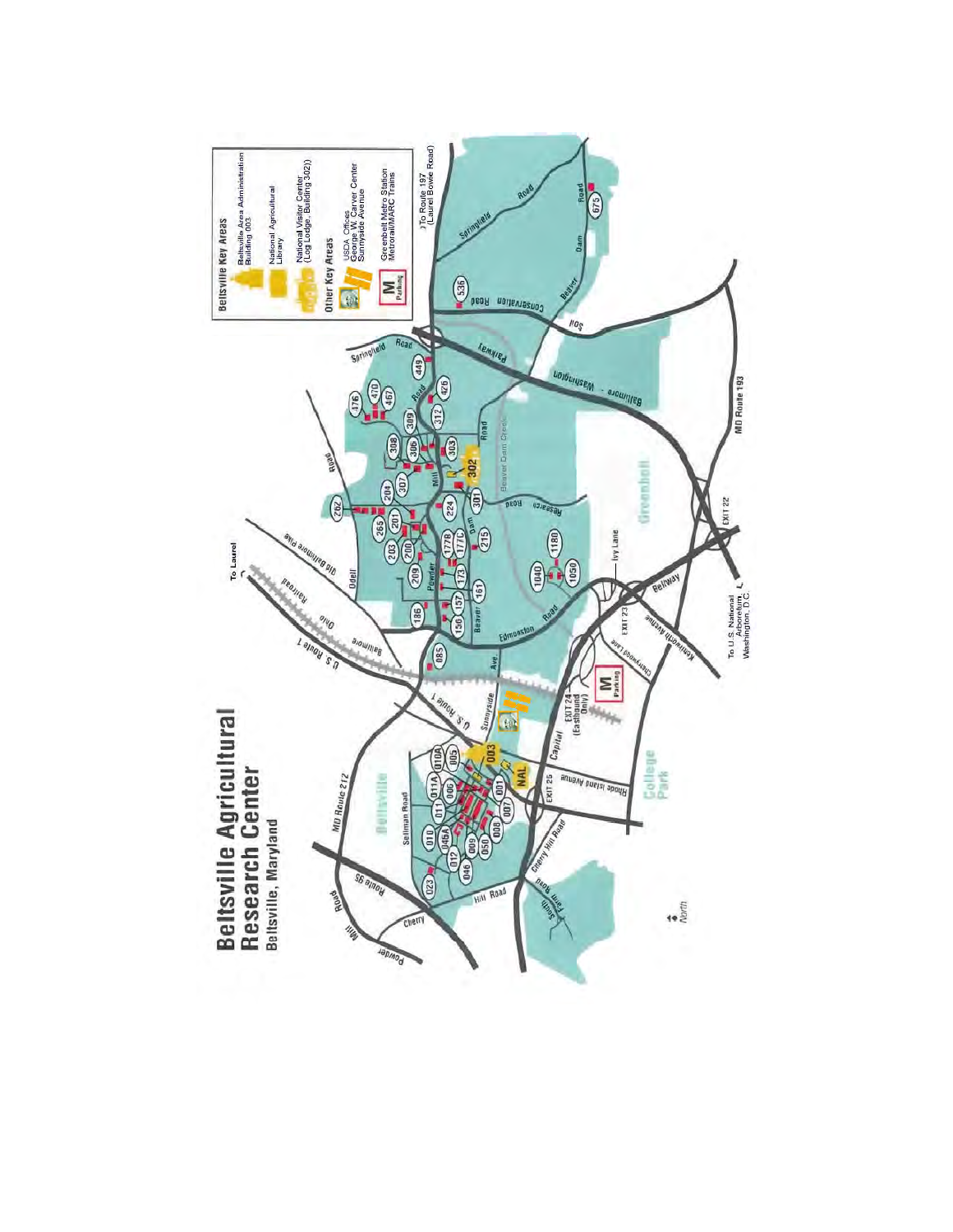



USDA implements the Pathways Programs as a mechanism to recruit, hire, and retain current students and recent graduates. The program's core principle encompasses openness, workforce planning, training and career development, and OPM program oversight. The USDA Pathways Programs has been established to provide students enrolled in a wide variety of educational institutions with opportunities to explore USDA careers while still in school. Current students in an accredited high school, 2 and 4-year college and university; professional, technical, vocational, and trade school; advanced degree program; or other qualifying educational institution and pursuing a qualifying degree or certificate are eligible.

#### **The USDA Internship Program**

The USDA Internship Program provides options for paid and unpaid work experience to students who are in high school or pursuing an undergraduate or graduate degree in an accredited college or university (including Home-Schooling, Certificate Programs and Community Colleges). Interns may work during the summer, fall, spring or year round. Please find our current openings and complete an application for the positions in which you are interested by first reviewing the Application then Apply Here!

For additional information, please visit:<https://www.usajobs.gov/StudentsAndGrads> and

<http://www.usda.gov/wps/portal/usda/usdahome?navid=pathways>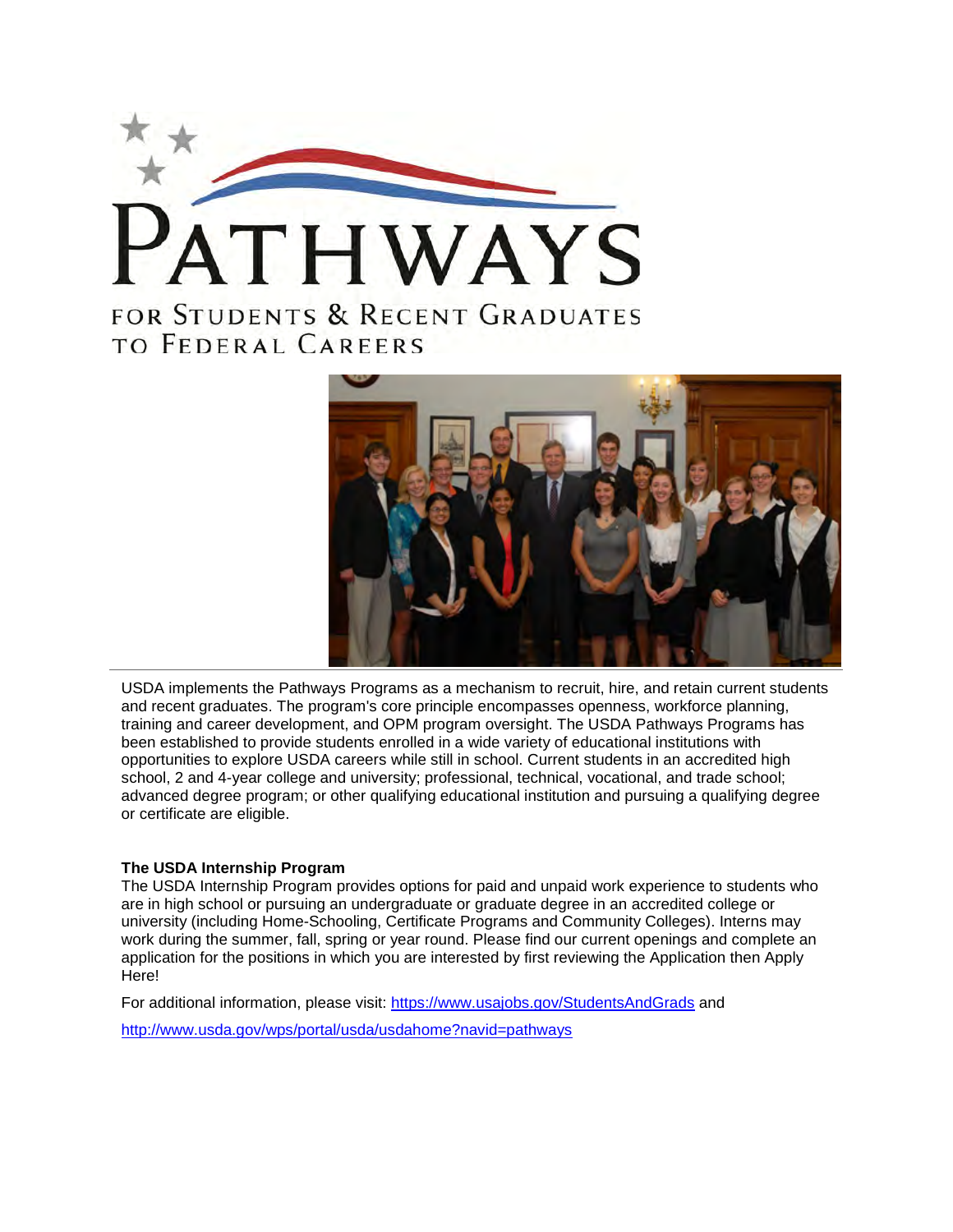# U.S. National Arboretum



3501 New York Ave. NE Washington, DC 20002 Phone: (202) 245-2726 www.usna.usda.gov

The U.S. National Arboretum is a 446 acre U.S. Department of Agriculture research and education facility and a living museum. It is dedicated to serving the public and improving our environment by developing and promoting improved floral and landscape plants and new technologies through scientific research, educational programs, display gardens, and germplasm conservation. Open Friday-Monday from 8am-5pm. Admission is free.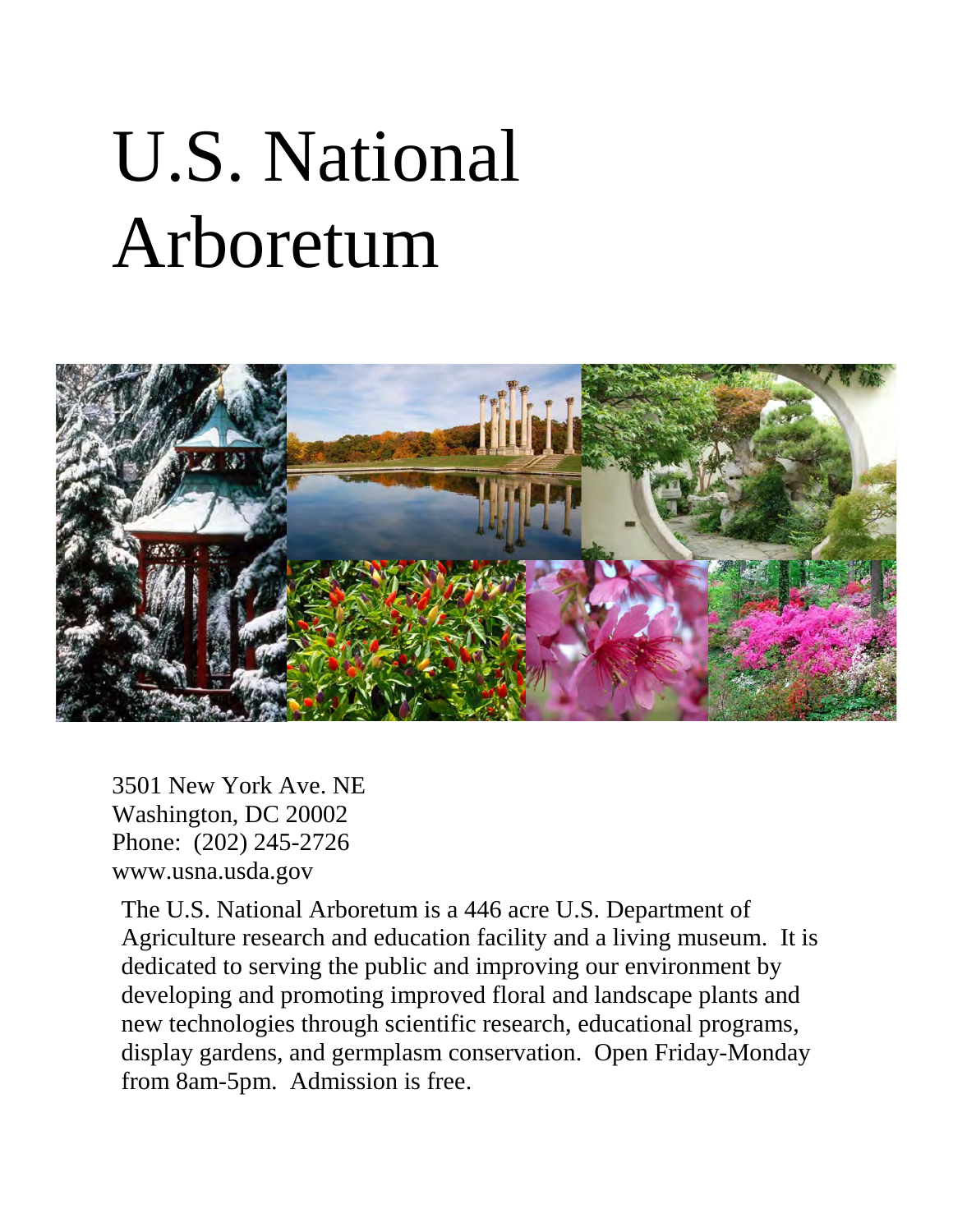## Acknowledgements



### *FAR-B is a non-profit organization created to support the research, educational, and outreach activities of the Henry A. Wallace Beltsville Agricultural Research Center [\(BARC\)](http://www.ars.usda.gov/main/site_main.htm?modecode=12-00-00-00), which is located in Beltsville, Maryland.*

BARC is the centerpiece of the Agricultural Research Service (**[ARS](http://www.ars.usda.gov/main/main.htm)**) - the primary research arm of the U.S. Department of Agriculture. BARC has an outstanding international reputation for cutting-edge research in many areas of food and agriculture.

FAR-B membership includes USDA alumni, BARC employees, individuals or groups from academia, industry, or government, and the general public.

### *FAR-B GOALS*

- Disseminate information regarding unique expertise of BARC scientists and their research accomplishments that benefit society.
- Organize, sponsor and finance major symposia, field days, and scientific seminars.
- Generate funds to upgrade research equipment and facilities.
- Present information and expert testimony to the U.S. Congress and others to enhance funding for BARC.
- Present to local students educational programs that focus on outstanding research conducted at BARC.
- Provide Travel Grant funds to BARC scientists for travel to cooperating laboratories and professional meetings when finances permit.

### **Dr. James Anderson,**

FAR-B President